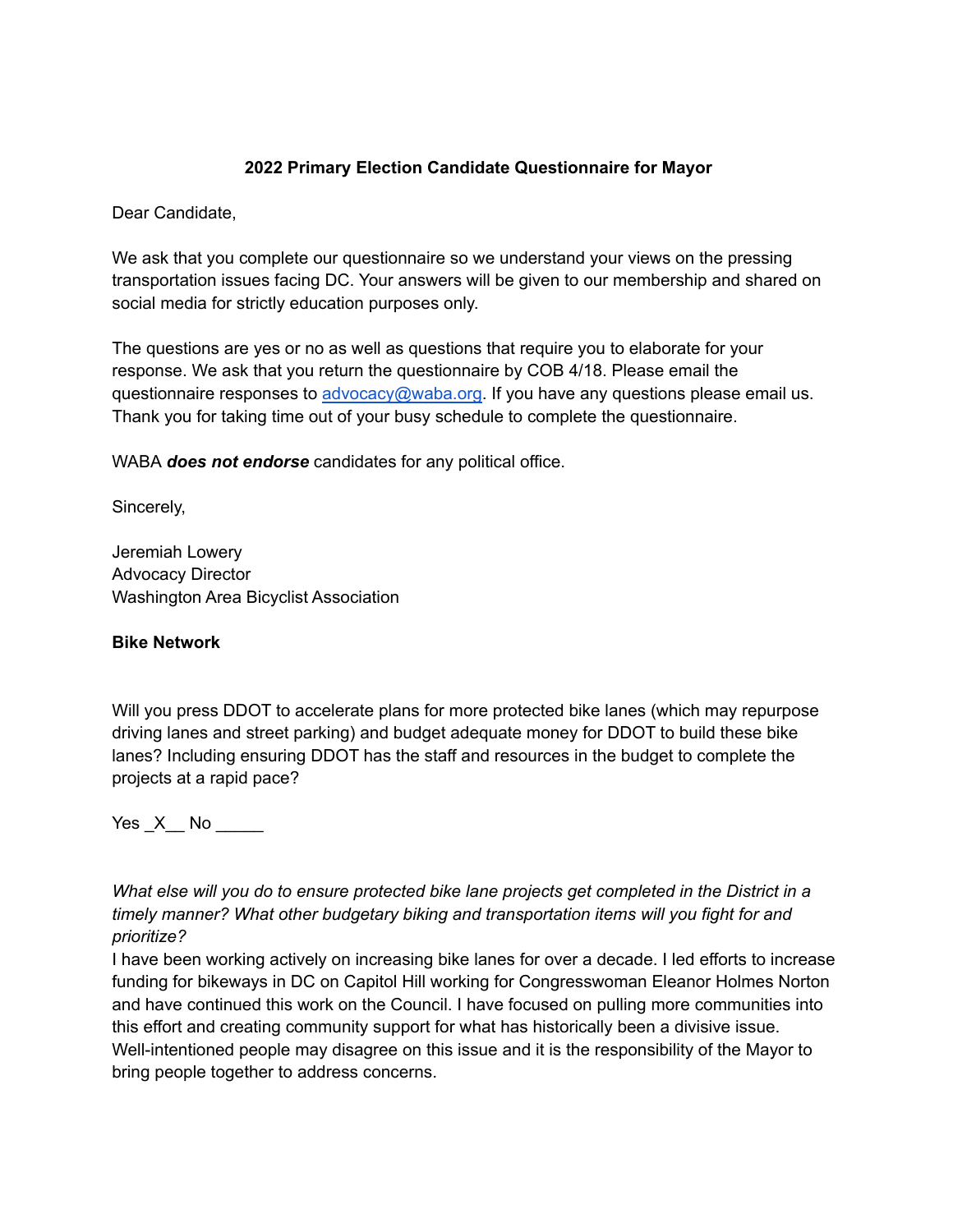Expanding bike lanes is the solution to so many problems, from lowering the number of crashes and accidents to cutting air pollution to making our population healthier. But progress has stalled under Mayor Bowser, and there have been a record number of car crashes in recent years. As mayor I will speed up the process of creating protected bike lanes across the city.

# **Trails Network**

The Capital Trails Coalition seeks to create a world-class network of multi-use trails that are equitably distributed throughout the Washington DC region. The Coalition is in the process of finding funding to complete 800 miles of planned trails into pavement that people can walk and bike on. Trails are an economic boost for local economies and improve the health and well being of communities, would you support DC, alongside MD and VA, dedicating funding to complete our regional trail network?

Yes X No  $\blacksquare$ 

*Further explain how you would advocate for the completion of the DC's portion of the Trail Network?*

As a father of two young girls who I love to bike with but am scared to do so with because of dangerous streets, I know that the Trail Network would improve so many families' quality of life. During my time as the twice elected Chair of the Metropolitan Washington Council of Governments, I will use the relationships I have built throughout the region to work collaboratively with our neighbors to prioritize and execute on this project.

# **Vision Zero**

Do you support the recent bills before the Transportation Committee, that would ban right turn on reds and permit the so-called Idaho stop?

Yes \_X\_ No \_\_\_\_

*Vision Zero - is it working and if not, what needs to be done by the District to achieve the goal of zero deaths due to traffic crashes?*

Vision Zero is not working. The number of people killed in traffic incidents has increased year over year in five of the six years since Vision Zero launched. However, the failure has not been felt equally across the city. Wards 7 and 8, with a population that is about 90 percent Black, had a combined 19 traffic-related deaths last year while Ward 3 had none.

Right now we have a system where the squeaky wheel gets the grease; problems are only solved when the community has enough resources to make their voices too loud to be ignored. We need to be proactively solving problems through evidence-based infrastructure adjustments